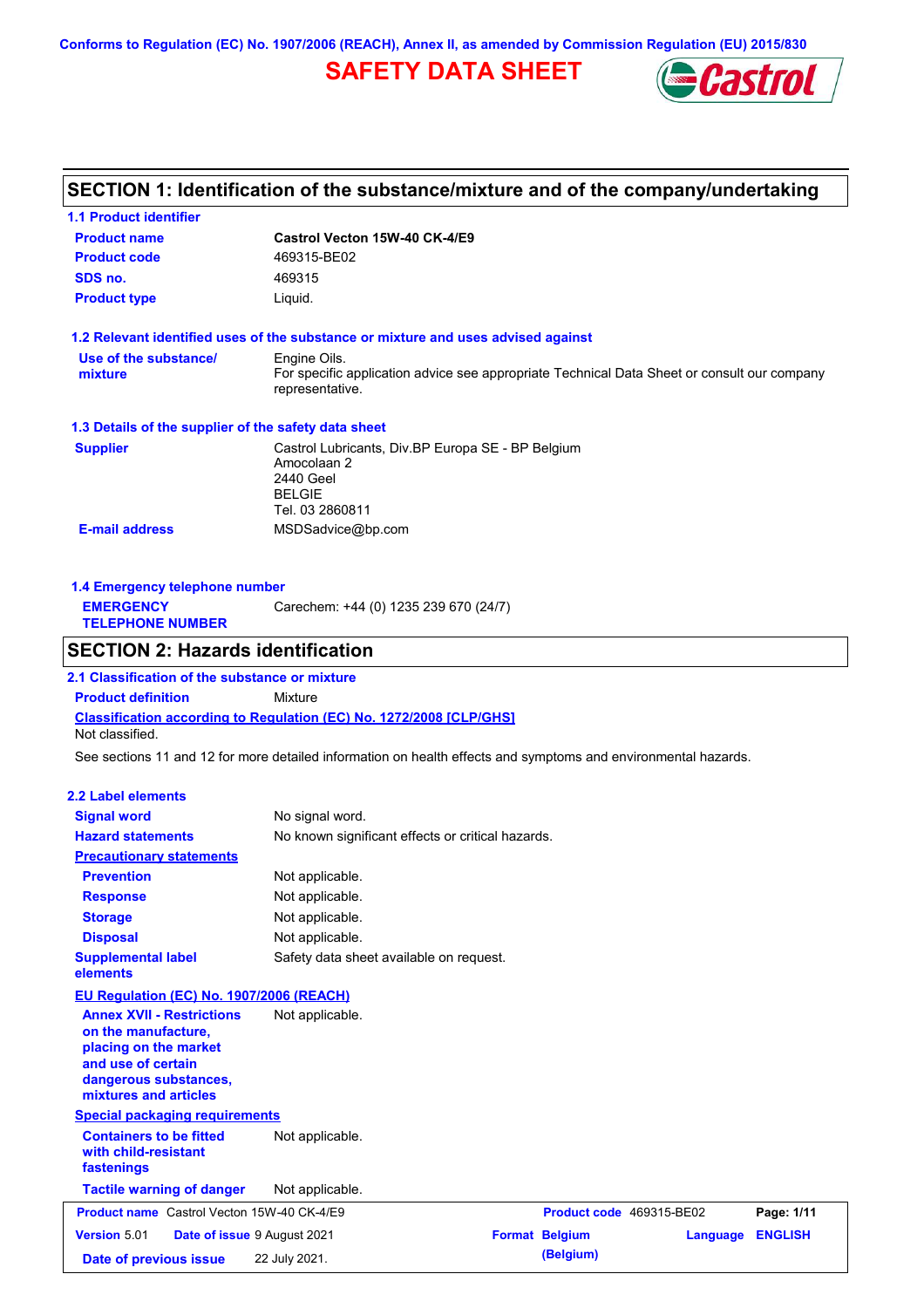## **SECTION 2: Hazards identification**

| 2.3 Other hazards                                                                                                        |                                                                                                                                                                                                                          |
|--------------------------------------------------------------------------------------------------------------------------|--------------------------------------------------------------------------------------------------------------------------------------------------------------------------------------------------------------------------|
| <b>Results of PBT and vPvB</b><br>assessment                                                                             | Product does not meet the criteria for PBT or vPvB according to Regulation (EC) No. 1907/2006,<br>Annex XIII.                                                                                                            |
| <b>Product meets the criteria</b><br>for PBT or vPvB according<br>to Regulation (EC) No.<br><b>1907/2006, Annex XIII</b> | This mixture does not contain any substances that are assessed to be a PBT or a vPvB.                                                                                                                                    |
| Other hazards which do<br>not result in classification                                                                   | Defatting to the skin.<br>USED ENGINE OILS<br>Used engine oil may contain hazardous components which have the potential to cause skin<br>cancer.<br>See Toxicological Information, section 11 of this Safety Data Sheet. |

Experimental data on one or more of the components has been used to determine all or part of the hazard classification of this product.

## **SECTION 3: Composition/information on ingredients**

**3.2 Mixtures**

Mixture **Product definition**

Highly refined base oil (IP 346 DMSO extract < 3%). Proprietary performance additives.

| <b>Product/ingredient</b><br>name                                                                    | <b>Identifiers</b>                                                                             | $\frac{9}{6}$ | <b>Regulation (EC) No.</b><br>1272/2008 [CLP]                      | <b>Type</b> |
|------------------------------------------------------------------------------------------------------|------------------------------------------------------------------------------------------------|---------------|--------------------------------------------------------------------|-------------|
| Distillates (petroleum), hydrotreated<br>heavy paraffinic                                            | REACH #: 01-2119484627-25 ≥75 - ≤90<br>EC: 265-157-1<br>CAS: 64742-54-7<br>Index: 649-467-00-8 |               | Not classified.                                                    | [2]         |
| Distillates (petroleum), solvent-<br>dewaxed heavy paraffinic                                        | REACH #: 01-2119471299-27 ≤5<br>EC: 265-169-7<br>CAS: 64742-65-0<br>Index: 649-474-00-6        |               | Not classified.                                                    | $[2]$       |
| Distillates (petroleum), hydrotreated<br>heavy paraffinic                                            | REACH #: 01-2119484627-25 ≤5<br>EC: 265-157-1<br>CAS: 64742-54-7<br>Index: 649-467-00-8        |               | Asp. Tox. 1, H304                                                  | [1] [2]     |
| Distillates (petroleum), solvent-<br>dewaxed heavy paraffinic                                        | REACH #: 01-2119471299-27 ≤3<br>EC: 265-169-7<br>CAS: 64742-65-0<br>Index: 649-474-00-6        |               | Asp. Tox. 1, H304                                                  | [1] [2]     |
| reaction mass of isomers of:<br>C7-9-alkyl 3-(3,5-di-tert-butyl-<br>4-hydroxyphenyl)propionate       | REACH #: 01-0000015551-76 ≤3<br>EC: 406-040-9<br>CAS: 125643-61-0<br>Index: 607-530-00-7       |               | Aquatic Chronic 4, H413                                            | $[1]$       |
| Distillates (petroleum), solvent-<br>dewaxed light paraffinic                                        | REACH #: 01-2119480132-48 ≤3<br>EC: 265-159-2<br>CAS: 64742-56-9<br>Index: 649-469-00-9        |               | Asp. Tox. 1, H304                                                  | [1] [2]     |
| Paraffin oils (petroleum), catalytic<br>dewaxed heavy                                                | REACH #: 01-2119487080-42<br>EC: 265-174-4<br>CAS: 64742-70-7<br>Index: 649-477-00-2           | ב≥            | Asp. Tox. 1, H304                                                  | [1] [2]     |
| zinc bis[O-(6-methylheptyl)] bis[O-(sec-REACH #: 01-2119543726-33 ≤3<br>butyl)] bis(dithiophosphate) | EC: 298-577-9<br>CAS: 93819-94-4                                                               |               | Skin Irrit. 2, H315<br>Eye Dam. 1, H318<br>Aquatic Chronic 2, H411 | $[1]$       |

**See Section 16 for the full text of the H statements declared above.**

**Type** 

|                        | <b>Product name</b> Castrol Vecton 15W-40 CK-4/E9 | <b>Product code</b> 469315-BE02 |                         | Page: 2/11 |
|------------------------|---------------------------------------------------|---------------------------------|-------------------------|------------|
| <b>Version 5.01</b>    | <b>Date of issue 9 August 2021</b>                | <b>Format Belgium</b>           | <b>Language ENGLISH</b> |            |
| Date of previous issue | 22 July 2021.                                     | (Belgium)                       |                         |            |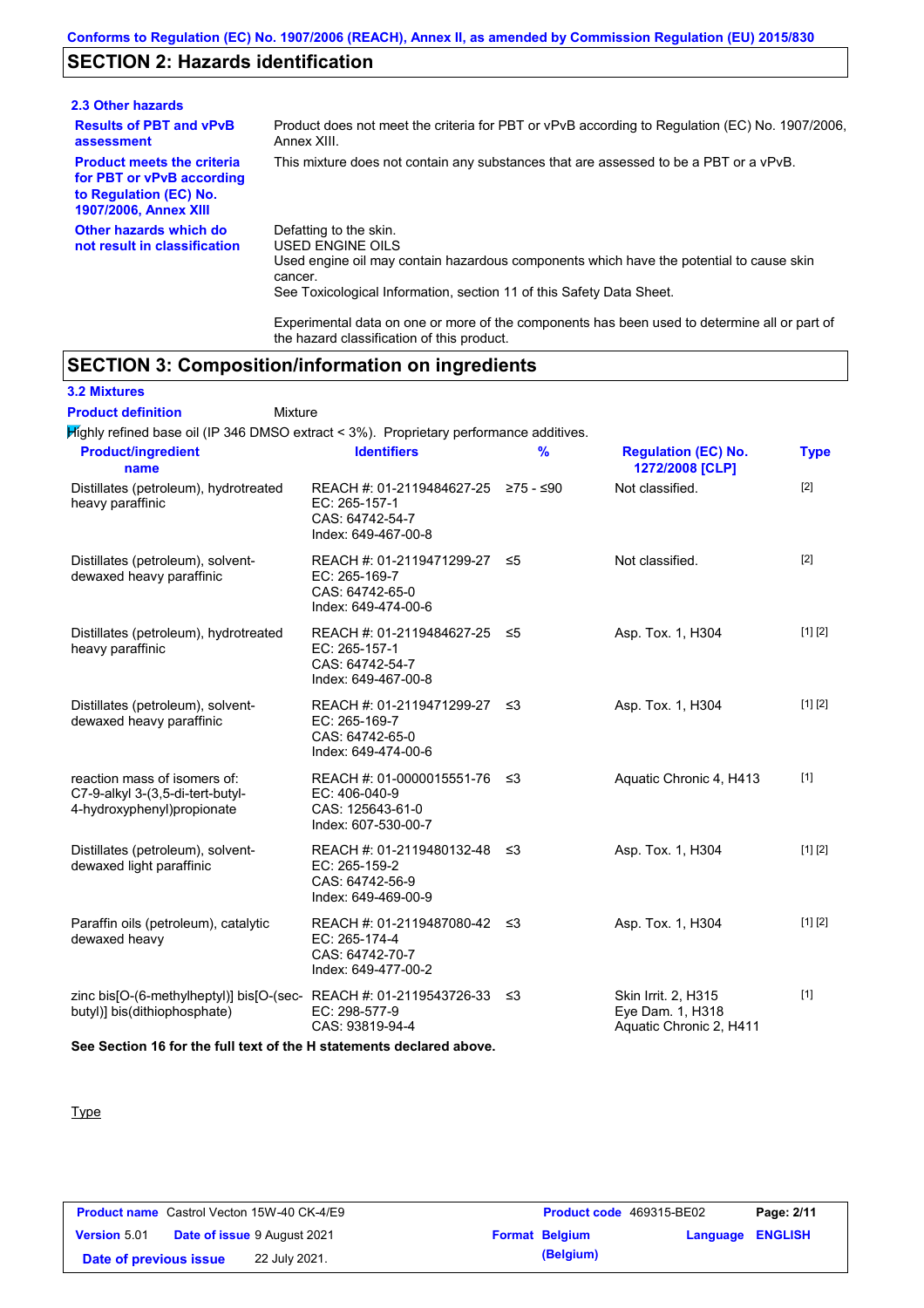## **SECTION 3: Composition/information on ingredients**

[1] Substance classified with a health or environmental hazard

[2] Substance with a workplace exposure limit

[3] Substance meets the criteria for PBT according to Regulation (EC) No. 1907/2006, Annex XIII

[4] Substance meets the criteria for vPvB according to Regulation (EC) No. 1907/2006, Annex XIII

[5] Substance of equivalent concern [6] Additional disclosure due to company policy

Occupational exposure limits, if available, are listed in Section 8.

### **SECTION 4: First aid measures**

### **4.1 Description of first aid measures**

| Eye contact                       | In case of contact, immediately flush eyes with plenty of water for at least 15 minutes. Eyelids<br>should be held away from the eyeball to ensure thorough rinsing. Check for and remove any<br>contact lenses. Get medical attention. |
|-----------------------------------|-----------------------------------------------------------------------------------------------------------------------------------------------------------------------------------------------------------------------------------------|
| <b>Skin contact</b>               | Wash skin thoroughly with soap and water or use recognised skin cleanser. Remove<br>contaminated clothing and shoes. Wash clothing before reuse. Clean shoes thoroughly before<br>reuse. Get medical attention if irritation develops.  |
| <b>Inhalation</b>                 | If inhaled, remove to fresh air. Get medical attention if symptoms occur.                                                                                                                                                               |
| <b>Ingestion</b>                  | Do not induce vomiting unless directed to do so by medical personnel. Get medical attention if<br>symptoms occur.                                                                                                                       |
| <b>Protection of first-aiders</b> | No action shall be taken involving any personal risk or without suitable training. It may be<br>dangerous to the person providing aid to give mouth-to-mouth resuscitation.                                                             |

#### **4.2 Most important symptoms and effects, both acute and delayed**

See Section 11 for more detailed information on health effects and symptoms.

| <b>Potential acute health effects</b> |
|---------------------------------------|
|---------------------------------------|

| <b>Inhalation</b>   | Vapour inhalation under ambient conditions is not normally a problem due to low vapour<br>pressure.               |
|---------------------|-------------------------------------------------------------------------------------------------------------------|
| <b>Ingestion</b>    | No known significant effects or critical hazards.                                                                 |
| <b>Skin contact</b> | Defatting to the skin. May cause skin dryness and irritation.                                                     |
| <b>Eye contact</b>  | Not classified as an eye irritant. Based on data available for this or related materials.                         |
|                     | Delayed and immediate effects as well as chronic effects from short and long-term exposure                        |
| <b>Inhalation</b>   | Overexposure to the inhalation of airborne droplets or aerosols may cause irritation of the<br>respiratory tract. |
| <b>Ingestion</b>    | Ingestion of large quantities may cause nausea and diarrhoea.                                                     |
| <b>Skin contact</b> | Prolonged or repeated contact can defat the skin and lead to irritation and/or dermatitis.                        |
| Eye contact         | Potential risk of transient stinging or redness if accidental eye contact occurs.                                 |
|                     |                                                                                                                   |

### **4.3 Indication of any immediate medical attention and special treatment needed**

**Notes to physician** Treatment should in general be symptomatic and directed to relieving any effects.

|                                                           | <b>SECTION 5: Firefighting measures</b>                                                                                                                                                                                                                                                                                                                           |  |  |  |  |
|-----------------------------------------------------------|-------------------------------------------------------------------------------------------------------------------------------------------------------------------------------------------------------------------------------------------------------------------------------------------------------------------------------------------------------------------|--|--|--|--|
| <b>5.1 Extinguishing media</b>                            |                                                                                                                                                                                                                                                                                                                                                                   |  |  |  |  |
| <b>Suitable extinguishing</b><br>media                    | In case of fire, use foam, dry chemical or carbon dioxide extinguisher or spray.                                                                                                                                                                                                                                                                                  |  |  |  |  |
| <b>Unsuitable extinguishing</b><br>media                  | Do not use water jet. The use of a water jet may cause the fire to spread by splashing the<br>burning product.                                                                                                                                                                                                                                                    |  |  |  |  |
| 5.2 Special hazards arising from the substance or mixture |                                                                                                                                                                                                                                                                                                                                                                   |  |  |  |  |
| <b>Hazards from the</b><br>substance or mixture           | In a fire or if heated, a pressure increase will occur and the container may burst.                                                                                                                                                                                                                                                                               |  |  |  |  |
| <b>Hazardous combustion</b><br>products                   | Combustion products may include the following:<br>carbon oxides (CO, CO <sub>2</sub> ) (carbon monoxide, carbon dioxide)                                                                                                                                                                                                                                          |  |  |  |  |
| <b>5.3 Advice for firefighters</b>                        |                                                                                                                                                                                                                                                                                                                                                                   |  |  |  |  |
| <b>Special precautions for</b><br>fire-fighters           | No action shall be taken involving any personal risk or without suitable training. Promptly<br>isolate the scene by removing all persons from the vicinity of the incident if there is a fire.                                                                                                                                                                    |  |  |  |  |
| <b>Special protective</b><br>equipment for fire-fighters  | Fire-fighters should wear appropriate protective equipment and self-contained breathing<br>apparatus (SCBA) with a full face-piece operated in positive pressure mode. Clothing for fire-<br>fighters (including helmets, protective boots and gloves) conforming to European standard EN<br>469 will provide a basic level of protection for chemical incidents. |  |  |  |  |
| <b>Product name</b> Castrol Vecton 15W-40 CK-4/E9         | Product code 469315-BE02<br>Page: 3/11                                                                                                                                                                                                                                                                                                                            |  |  |  |  |
| <b>Version 5.01</b><br>Date of issue 9 August 2021        | <b>ENGLISH</b><br><b>Format Belgium</b><br>Language                                                                                                                                                                                                                                                                                                               |  |  |  |  |
| Date of previous issue                                    | (Belgium)<br>22 July 2021.                                                                                                                                                                                                                                                                                                                                        |  |  |  |  |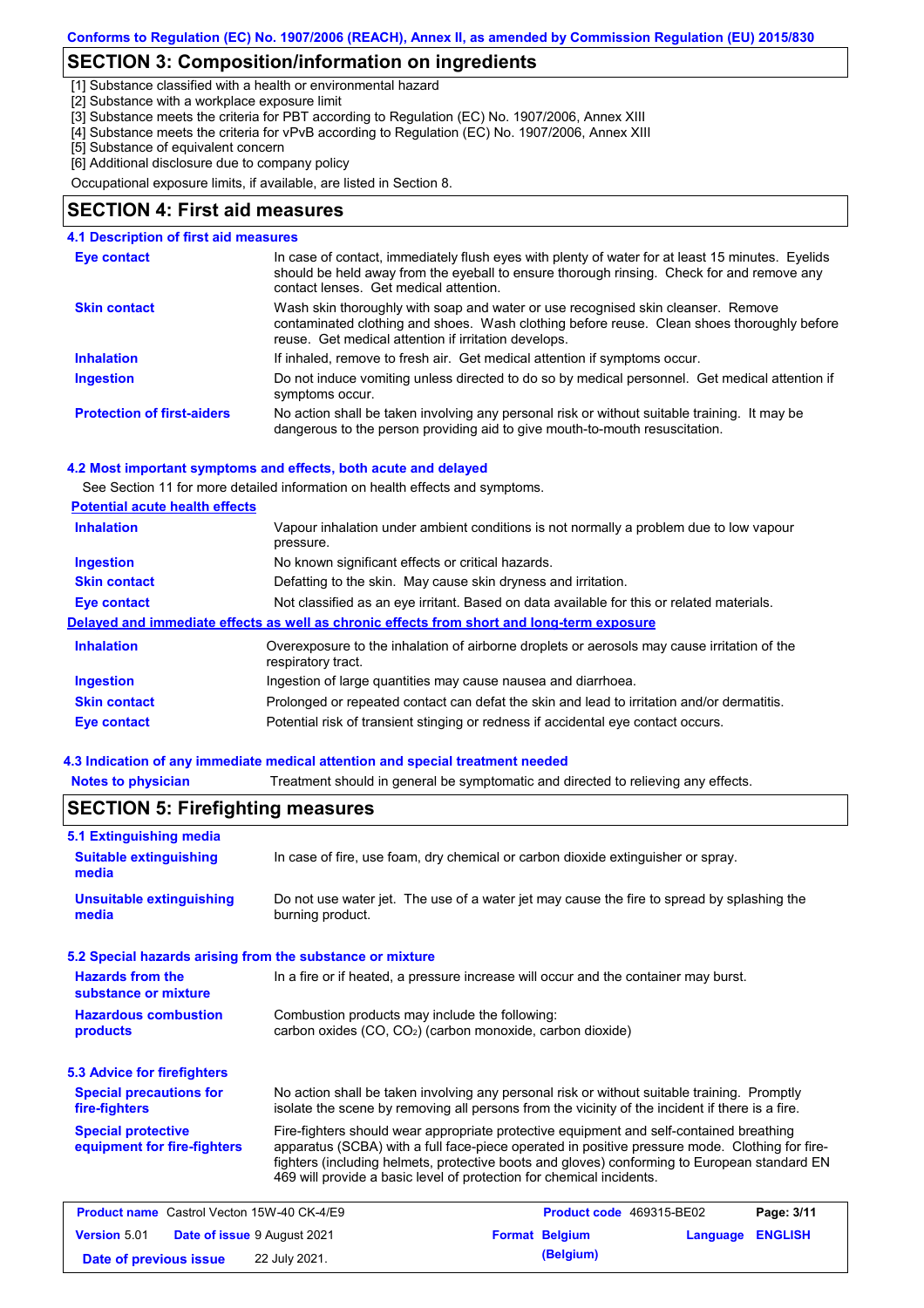## **SECTION 6: Accidental release measures**

|                                                          | 6.1 Personal precautions, protective equipment and emergency procedures                                                                                                                                                                                                                                                                                                                        |
|----------------------------------------------------------|------------------------------------------------------------------------------------------------------------------------------------------------------------------------------------------------------------------------------------------------------------------------------------------------------------------------------------------------------------------------------------------------|
| For non-emergency<br>personnel                           | No action shall be taken involving any personal risk or without suitable training. Evacuate<br>surrounding areas. Keep unnecessary and unprotected personnel from entering. Do not touch<br>or walk through spilt material. Floors may be slippery; use care to avoid falling. Put on<br>appropriate personal protective equipment.                                                            |
| For emergency responders                                 | Entry into a confined space or poorly ventilated area contaminated with vapour, mist or fume is<br>extremely hazardous without the correct respiratory protective equipment and a safe system of<br>work. Wear self-contained breathing apparatus. Wear a suitable chemical protective suit.<br>Chemical resistant boots. See also the information in "For non-emergency personnel".           |
| <b>6.2 Environmental</b><br>precautions                  | Avoid dispersal of spilt material and runoff and contact with soil, waterways, drains and sewers.<br>Inform the relevant authorities if the product has caused environmental pollution (sewers,<br>waterways, soil or air).                                                                                                                                                                    |
| 6.3 Methods and material for containment and cleaning up |                                                                                                                                                                                                                                                                                                                                                                                                |
| <b>Small spill</b>                                       | Stop leak if without risk. Move containers from spill area. Absorb with an inert material and<br>place in an appropriate waste disposal container. Dispose of via a licensed waste disposal<br>contractor.                                                                                                                                                                                     |
| <b>Large spill</b>                                       | Stop leak if without risk. Move containers from spill area. Prevent entry into sewers, water<br>courses, basements or confined areas. Contain and collect spillage with non-combustible,<br>absorbent material e.g. sand, earth, vermiculite or diatomaceous earth and place in container<br>for disposal according to local regulations. Dispose of via a licensed waste disposal contractor. |
| 6.4 Reference to other<br><b>sections</b>                | See Section 1 for emergency contact information.<br>See Section 5 for firefighting measures.<br>See Section 8 for information on appropriate personal protective equipment.<br>See Section 12 for environmental precautions.<br>See Section 13 for additional waste treatment information.                                                                                                     |

## **SECTION 7: Handling and storage**

### **7.1 Precautions for safe handling**

| <b>Protective measures</b>                                                           | Put on appropriate personal protective equipment.                                                                                                                                                                                                                                                                                                                                                                                                                                        |
|--------------------------------------------------------------------------------------|------------------------------------------------------------------------------------------------------------------------------------------------------------------------------------------------------------------------------------------------------------------------------------------------------------------------------------------------------------------------------------------------------------------------------------------------------------------------------------------|
| <b>Advice on general</b><br>occupational hygiene                                     | Eating, drinking and smoking should be prohibited in areas where this material is handled,<br>stored and processed. Wash thoroughly after handling. Remove contaminated clothing and<br>protective equipment before entering eating areas. See also Section 8 for additional<br>information on hygiene measures.                                                                                                                                                                         |
| <b>7.2 Conditions for safe</b><br>storage, including any<br><i>incompatibilities</i> | Store in accordance with local requiations. Store in a dry, cool and well-ventilated area, away<br>from incompatible materials (see Section 10). Keep away from heat and direct sunlight. Keep<br>container tightly closed and sealed until ready for use. Containers that have been opened must<br>be carefully resealed and kept upright to prevent leakage. Store and use only in equipment/<br>containers designed for use with this product. Do not store in unlabelled containers. |
| <b>Not suitable</b>                                                                  | Prolonged exposure to elevated temperature.                                                                                                                                                                                                                                                                                                                                                                                                                                              |
| 7.3 Specific end use(s)                                                              |                                                                                                                                                                                                                                                                                                                                                                                                                                                                                          |
| <b>Recommendations</b>                                                               | See section 1.2 and Exposure scenarios in annex, if applicable.                                                                                                                                                                                                                                                                                                                                                                                                                          |

**SECTION 8: Exposure controls/personal protection**

| <b>Occupational exposure limits</b>                          | No exposure limit value known.                                                                                                                                               |  |  |
|--------------------------------------------------------------|------------------------------------------------------------------------------------------------------------------------------------------------------------------------------|--|--|
| <b>Product/ingredient name</b>                               | <b>Exposure limit values</b>                                                                                                                                                 |  |  |
| Distillates (petroleum), hydrotreated heavy paraffinic       | Limit values (Belgium).<br>TWA: 5 mg/m <sup>3</sup> 8 hours. Issued/Revised: 10/2002 Form: Mist<br>STEL: 10 mg/m <sup>3</sup> 15 minutes. Issued/Revised: 10/2002 Form: Mist |  |  |
| Distillates (petroleum), solvent-dewaxed heavy<br>paraffinic | Limit values (Belgium).                                                                                                                                                      |  |  |
|                                                              | TWA: 5 mg/m <sup>3</sup> 8 hours. Issued/Revised: 10/2002 Form: Mist<br>STEL: 10 mg/m <sup>3</sup> 15 minutes. Issued/Revised: 10/2002 Form: Mist                            |  |  |
| Distillates (petroleum), hydrotreated heavy paraffinic       | Limit values (Belgium).<br>TWA: 5 mg/m <sup>3</sup> 8 hours. Issued/Revised: 10/2002 Form: Mist<br>STEL: 10 mg/m <sup>3</sup> 15 minutes. Issued/Revised: 10/2002 Form: Mist |  |  |
| Distillates (petroleum), solvent-dewaxed heavy               | Limit values (Belgium).                                                                                                                                                      |  |  |
| <b>Product name</b> Castrol Vecton 15W-40 CK-4/E9            | Product code 469315-BE02<br>Page: 4/11                                                                                                                                       |  |  |
| <b>Version</b> 5.01<br><b>Date of issue 9 August 2021</b>    | <b>Format Belgium</b><br><b>ENGLISH</b><br>Language                                                                                                                          |  |  |
| 22 July 2021.<br>Date of previous issue                      | (Belgium)                                                                                                                                                                    |  |  |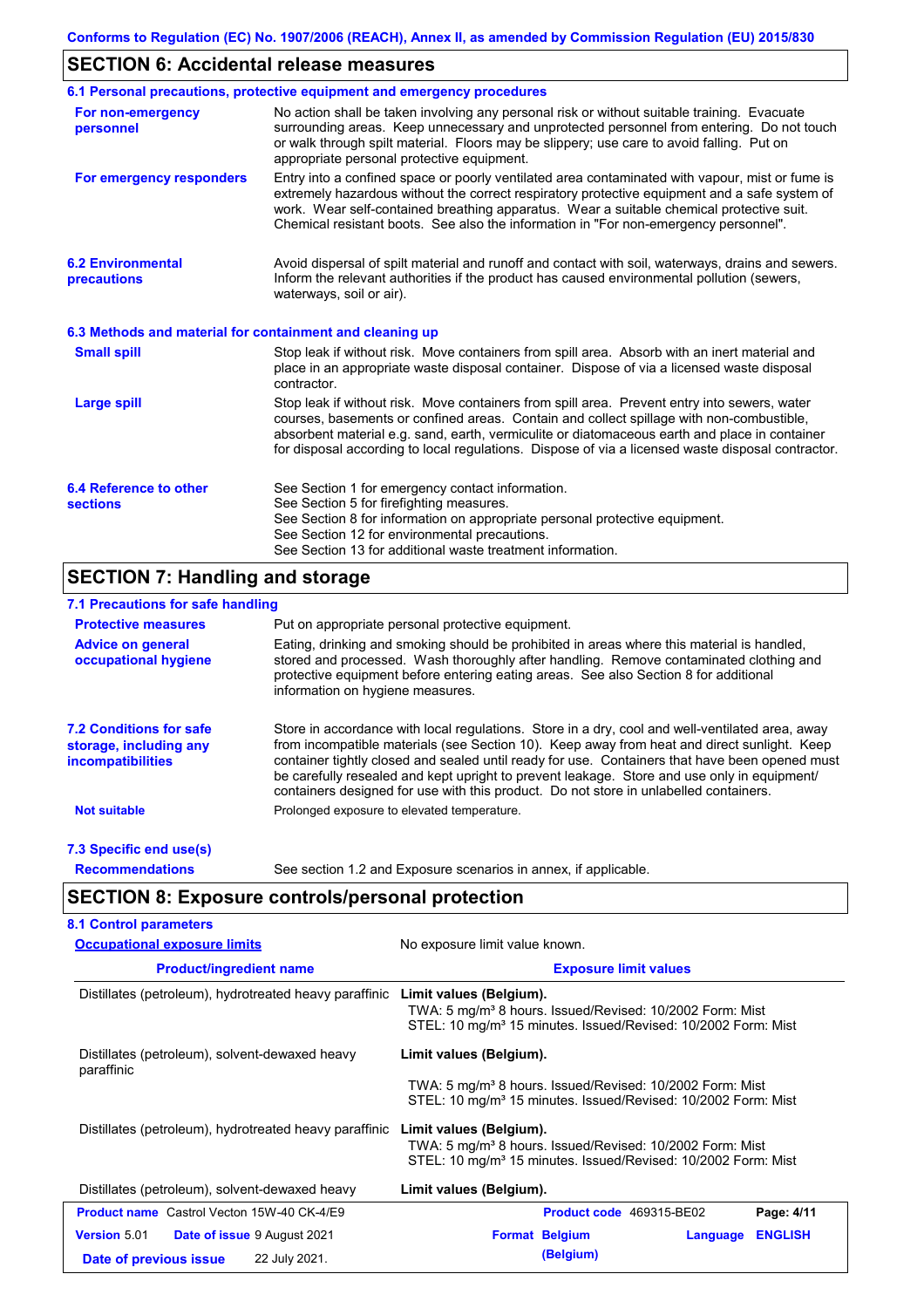## **SECTION 8: Exposure controls/personal protection**

**Version** 5.01

| paraffinic                                                     |                                   |                                                                                                                                                                                                                                                                                                                                                                                                                                                                                                                                                                                                                                                                                                                                                                                                                                                                                                                                                                                                                            |            |
|----------------------------------------------------------------|-----------------------------------|----------------------------------------------------------------------------------------------------------------------------------------------------------------------------------------------------------------------------------------------------------------------------------------------------------------------------------------------------------------------------------------------------------------------------------------------------------------------------------------------------------------------------------------------------------------------------------------------------------------------------------------------------------------------------------------------------------------------------------------------------------------------------------------------------------------------------------------------------------------------------------------------------------------------------------------------------------------------------------------------------------------------------|------------|
|                                                                |                                   | TWA: 5 mg/m <sup>3</sup> 8 hours. Issued/Revised: 10/2002 Form: Mist<br>STEL: 10 mg/m <sup>3</sup> 15 minutes. Issued/Revised: 10/2002 Form: Mist                                                                                                                                                                                                                                                                                                                                                                                                                                                                                                                                                                                                                                                                                                                                                                                                                                                                          |            |
| Distillates (petroleum), solvent-dewaxed light<br>paraffinic   |                                   | Limit values (Belgium).                                                                                                                                                                                                                                                                                                                                                                                                                                                                                                                                                                                                                                                                                                                                                                                                                                                                                                                                                                                                    |            |
|                                                                |                                   | TWA: 5 mg/m <sup>3</sup> 8 hours. Issued/Revised: 10/2002 Form: Mist<br>STEL: 10 mg/m <sup>3</sup> 15 minutes. Issued/Revised: 10/2002 Form: Mist                                                                                                                                                                                                                                                                                                                                                                                                                                                                                                                                                                                                                                                                                                                                                                                                                                                                          |            |
| Paraffin oils (petroleum), catalytic dewaxed heavy             |                                   | Limit values (Belgium).<br>TWA: 5 mg/m <sup>3</sup> 8 hours. Issued/Revised: 10/2002 Form: Mist<br>STEL: 10 mg/m <sup>3</sup> 15 minutes. Issued/Revised: 10/2002 Form: Mist                                                                                                                                                                                                                                                                                                                                                                                                                                                                                                                                                                                                                                                                                                                                                                                                                                               |            |
| guidance only.                                                 |                                   | Whilst specific OELs for certain components may be shown in this section, other components may be present in any mist,<br>vapour or dust produced. Therefore, the specific OELs may not be applicable to the product as a whole and are provided for                                                                                                                                                                                                                                                                                                                                                                                                                                                                                                                                                                                                                                                                                                                                                                       |            |
| <b>Recommended monitoring</b><br>procedures                    |                                   | If this product contains ingredients with exposure limits, personal, workplace atmosphere or<br>biological monitoring may be required to determine the effectiveness of the ventilation or other<br>control measures and/or the necessity to use respiratory protective equipment. Reference<br>should be made to monitoring standards, such as the following: European Standard EN 689<br>(Workplace atmospheres - Guidance for the assessment of exposure by inhalation to chemical<br>agents for comparison with limit values and measurement strategy) European Standard EN<br>14042 (Workplace atmospheres - Guide for the application and use of procedures for the<br>assessment of exposure to chemical and biological agents) European Standard EN 482<br>(Workplace atmospheres - General requirements for the performance of procedures for the<br>measurement of chemical agents) Reference to national guidance documents for methods for<br>the determination of hazardous substances will also be required. |            |
| <b>Derived No Effect Level</b><br>No DNELs/DMELs available.    |                                   |                                                                                                                                                                                                                                                                                                                                                                                                                                                                                                                                                                                                                                                                                                                                                                                                                                                                                                                                                                                                                            |            |
| <b>Predicted No Effect Concentration</b><br>No PNECs available |                                   |                                                                                                                                                                                                                                                                                                                                                                                                                                                                                                                                                                                                                                                                                                                                                                                                                                                                                                                                                                                                                            |            |
| <b>8.2 Exposure controls</b>                                   |                                   |                                                                                                                                                                                                                                                                                                                                                                                                                                                                                                                                                                                                                                                                                                                                                                                                                                                                                                                                                                                                                            |            |
| <b>Appropriate engineering</b><br><b>controls</b>              |                                   | Provide exhaust ventilation or other engineering controls to keep the relevant airborne<br>concentrations below their respective occupational exposure limits.<br>All activities involving chemicals should be assessed for their risks to health, to ensure<br>exposures are adequately controlled. Personal protective equipment should only be considered<br>after other forms of control measures (e.g. engineering controls) have been suitably evaluated.<br>Personal protective equipment should conform to appropriate standards, be suitable for use, be<br>kept in good condition and properly maintained.<br>Your supplier of personal protective equipment should be consulted for advice on selection and<br>appropriate standards. For further information contact your national organisation for standards.<br>The final choice of protective equipment will depend upon a risk assessment. It is important to<br>ensure that all items of personal protective equipment are compatible.                    |            |
| <b>Individual protection measures</b>                          |                                   |                                                                                                                                                                                                                                                                                                                                                                                                                                                                                                                                                                                                                                                                                                                                                                                                                                                                                                                                                                                                                            |            |
| <b>Hygiene measures</b>                                        |                                   | Wash hands, forearms and face thoroughly after handling chemical products, before eating,<br>smoking and using the lavatory and at the end of the working period. Ensure that eyewash<br>stations and safety showers are close to the workstation location.                                                                                                                                                                                                                                                                                                                                                                                                                                                                                                                                                                                                                                                                                                                                                                |            |
| <b>Respiratory protection</b>                                  | of the working conditions.        | In case of insufficient ventilation, wear suitable respiratory equipment.<br>The correct choice of respiratory protection depends upon the chemicals being handled, the<br>conditions of work and use, and the condition of the respiratory equipment. Safety procedures<br>should be developed for each intended application. Respiratory protection equipment should<br>therefore be chosen in consultation with the supplier/manufacturer and with a full assessment                                                                                                                                                                                                                                                                                                                                                                                                                                                                                                                                                    |            |
| <b>Eye/face protection</b>                                     | Safety glasses with side shields. |                                                                                                                                                                                                                                                                                                                                                                                                                                                                                                                                                                                                                                                                                                                                                                                                                                                                                                                                                                                                                            |            |
| <b>Skin protection</b>                                         | <b>General Information:</b>       |                                                                                                                                                                                                                                                                                                                                                                                                                                                                                                                                                                                                                                                                                                                                                                                                                                                                                                                                                                                                                            |            |
| <b>Hand protection</b>                                         |                                   | Because specific work environments and material handling practices vary, safety procedures<br>should be developed for each intended application. The correct choice of protective gloves<br>depends upon the chemicals being handled, and the conditions of work and use. Most gloves<br>provide protection for only a limited time before they must be discarded and replaced (even the<br>best chemically resistant gloves will break down after repeated chemical exposures).                                                                                                                                                                                                                                                                                                                                                                                                                                                                                                                                           |            |
|                                                                |                                   | Gloves should be chosen in consultation with the supplier / manufacturer and taking account of<br>a full assessment of the working conditions.                                                                                                                                                                                                                                                                                                                                                                                                                                                                                                                                                                                                                                                                                                                                                                                                                                                                             |            |
|                                                                | Recommended: Nitrile gloves.      |                                                                                                                                                                                                                                                                                                                                                                                                                                                                                                                                                                                                                                                                                                                                                                                                                                                                                                                                                                                                                            |            |
| <b>Product name</b> Castrol Vecton 15W-40 CK-4/E9              |                                   | Product code 469315-BE02                                                                                                                                                                                                                                                                                                                                                                                                                                                                                                                                                                                                                                                                                                                                                                                                                                                                                                                                                                                                   | Page: 5/11 |

**Date of issue** 9 August 2021 **Format Belgium Language ENGLISH**

**Date of previous issue** 22 July 2021.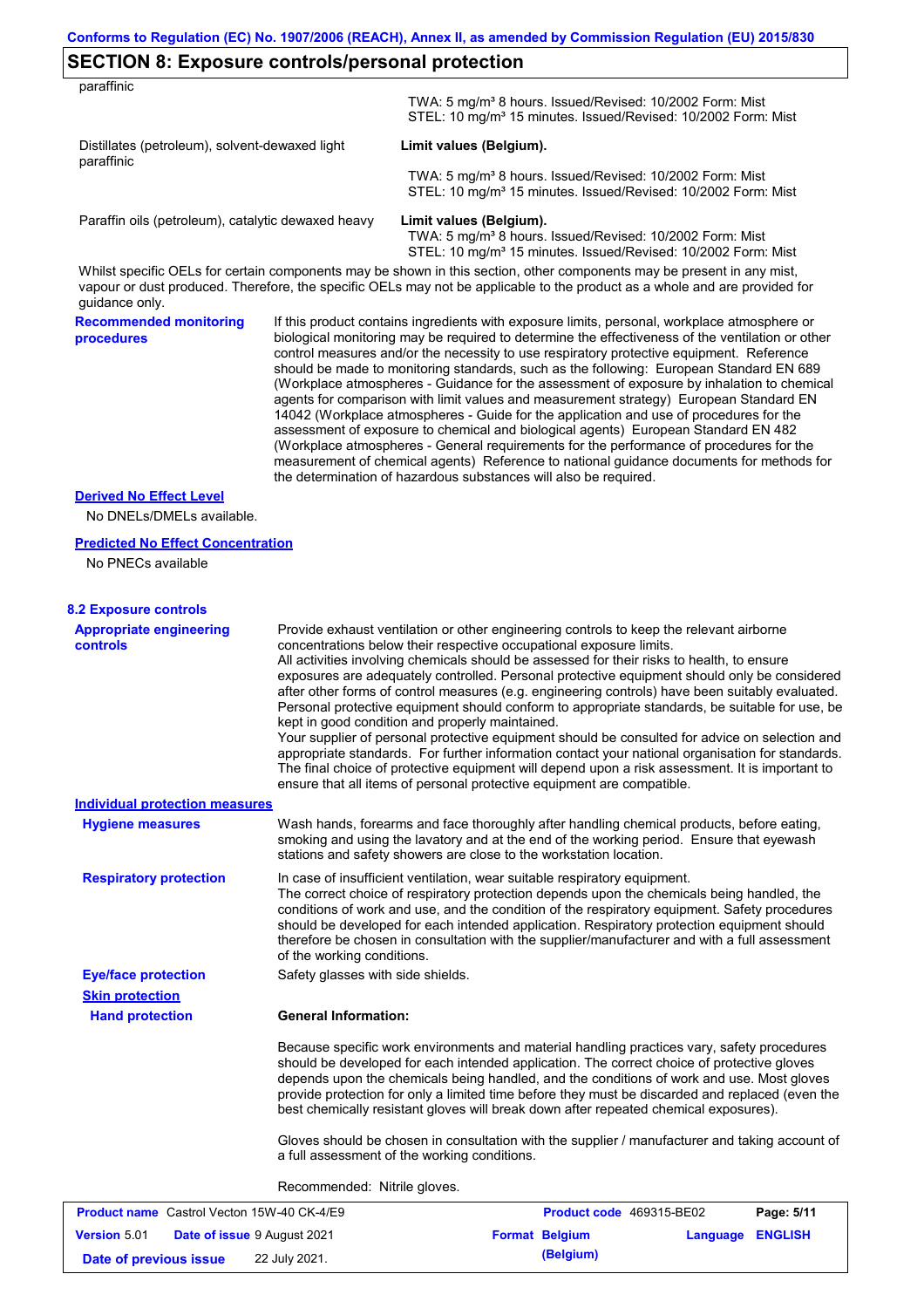# **SECTION 8: Exposure controls/personal protection**

### **Breakthrough time:**

|                                                  | Breakthrough time data are generated by glove manufacturers under laboratory test conditions<br>and represent how long a glove can be expected to provide effective permeation resistance. It<br>is important when following breakthrough time recommendations that actual workplace<br>conditions are taken into account. Always consult with your glove supplier for up-to-date<br>technical information on breakthrough times for the recommended glove type.<br>Our recommendations on the selection of gloves are as follows:                                                                                                                               |
|--------------------------------------------------|------------------------------------------------------------------------------------------------------------------------------------------------------------------------------------------------------------------------------------------------------------------------------------------------------------------------------------------------------------------------------------------------------------------------------------------------------------------------------------------------------------------------------------------------------------------------------------------------------------------------------------------------------------------|
|                                                  | Continuous contact:                                                                                                                                                                                                                                                                                                                                                                                                                                                                                                                                                                                                                                              |
|                                                  | Gloves with a minimum breakthrough time of 240 minutes, or >480 minutes if suitable gloves<br>can be obtained.<br>If suitable gloves are not available to offer that level of protection, gloves with shorter<br>breakthrough times may be acceptable as long as appropriate glove maintenance and<br>replacement regimes are determined and adhered to.                                                                                                                                                                                                                                                                                                         |
|                                                  | Short-term / splash protection:                                                                                                                                                                                                                                                                                                                                                                                                                                                                                                                                                                                                                                  |
|                                                  | Recommended breakthrough times as above.<br>It is recognised that for short-term, transient exposures, gloves with shorter breakthrough times<br>may commonly be used. Therefore, appropriate maintenance and replacement regimes must<br>be determined and rigorously followed.                                                                                                                                                                                                                                                                                                                                                                                 |
|                                                  | <b>Glove Thickness:</b>                                                                                                                                                                                                                                                                                                                                                                                                                                                                                                                                                                                                                                          |
|                                                  | For general applications, we recommend gloves with a thickness typically greater than 0.35 mm.                                                                                                                                                                                                                                                                                                                                                                                                                                                                                                                                                                   |
|                                                  | It should be emphasised that glove thickness is not necessarily a good predictor of glove<br>resistance to a specific chemical, as the permeation efficiency of the glove will be dependent<br>on the exact composition of the glove material. Therefore, glove selection should also be based<br>on consideration of the task requirements and knowledge of breakthrough times.<br>Glove thickness may also vary depending on the glove manufacturer, the glove type and the<br>glove model. Therefore, the manufacturers' technical data should always be taken into account<br>to ensure selection of the most appropriate glove for the task.                |
|                                                  | Note: Depending on the activity being conducted, gloves of varying thickness may be required<br>for specific tasks. For example:                                                                                                                                                                                                                                                                                                                                                                                                                                                                                                                                 |
|                                                  | • Thinner gloves (down to 0.1 mm or less) may be required where a high degree of manual<br>dexterity is needed. However, these gloves are only likely to give short duration protection and<br>would normally be just for single use applications, then disposed of.                                                                                                                                                                                                                                                                                                                                                                                             |
|                                                  | • Thicker gloves (up to 3 mm or more) may be required where there is a mechanical (as well<br>as a chemical) risk i.e. where there is abrasion or puncture potential.                                                                                                                                                                                                                                                                                                                                                                                                                                                                                            |
| <b>Skin and body</b>                             | Use of protective clothing is good industrial practice.<br>Personal protective equipment for the body should be selected based on the task being<br>performed and the risks involved and should be approved by a specialist before handling this<br>product.<br>Cotton or polyester/cotton overalls will only provide protection against light superficial<br>contamination that will not soak through to the skin. Overalls should be laundered on a regular<br>basis. When the risk of skin exposure is high (e.g. when cleaning up spillages or if there is a<br>risk of splashing) then chemical resistant aprons and/or impervious chemical suits and boots |
| <b>Refer to standards:</b>                       | will be required.<br>Respiratory protection: EN 529<br>Gloves: EN 420, EN 374<br>Eye protection: EN 166<br>Filtering half-mask: EN 149<br>Filtering half-mask with valve: EN 405<br>Half-mask: EN 140 plus filter<br>Full-face mask: EN 136 plus filter<br>Particulate filters: EN 143<br>Gas/combined filters: EN 14387                                                                                                                                                                                                                                                                                                                                         |
| <b>Environmental exposure</b><br><b>controls</b> | Emissions from ventilation or work process equipment should be checked to ensure they<br>comply with the requirements of environmental protection legislation. In some cases, fume<br>scrubbers, filters or engineering modifications to the process equipment will be necessary to<br>reduce emissions to acceptable levels.                                                                                                                                                                                                                                                                                                                                    |
|                                                  |                                                                                                                                                                                                                                                                                                                                                                                                                                                                                                                                                                                                                                                                  |

| <b>Product name</b> Castrol Vecton 15W-40 CK-4/E9 |  |                                    | <b>Product code</b> 469315-BE02 |                       | Page: 6/11              |  |
|---------------------------------------------------|--|------------------------------------|---------------------------------|-----------------------|-------------------------|--|
| <b>Version 5.01</b>                               |  | <b>Date of issue 9 August 2021</b> |                                 | <b>Format Belgium</b> | <b>Language ENGLISH</b> |  |
| Date of previous issue                            |  | 22 July 2021.                      |                                 | (Belgium)             |                         |  |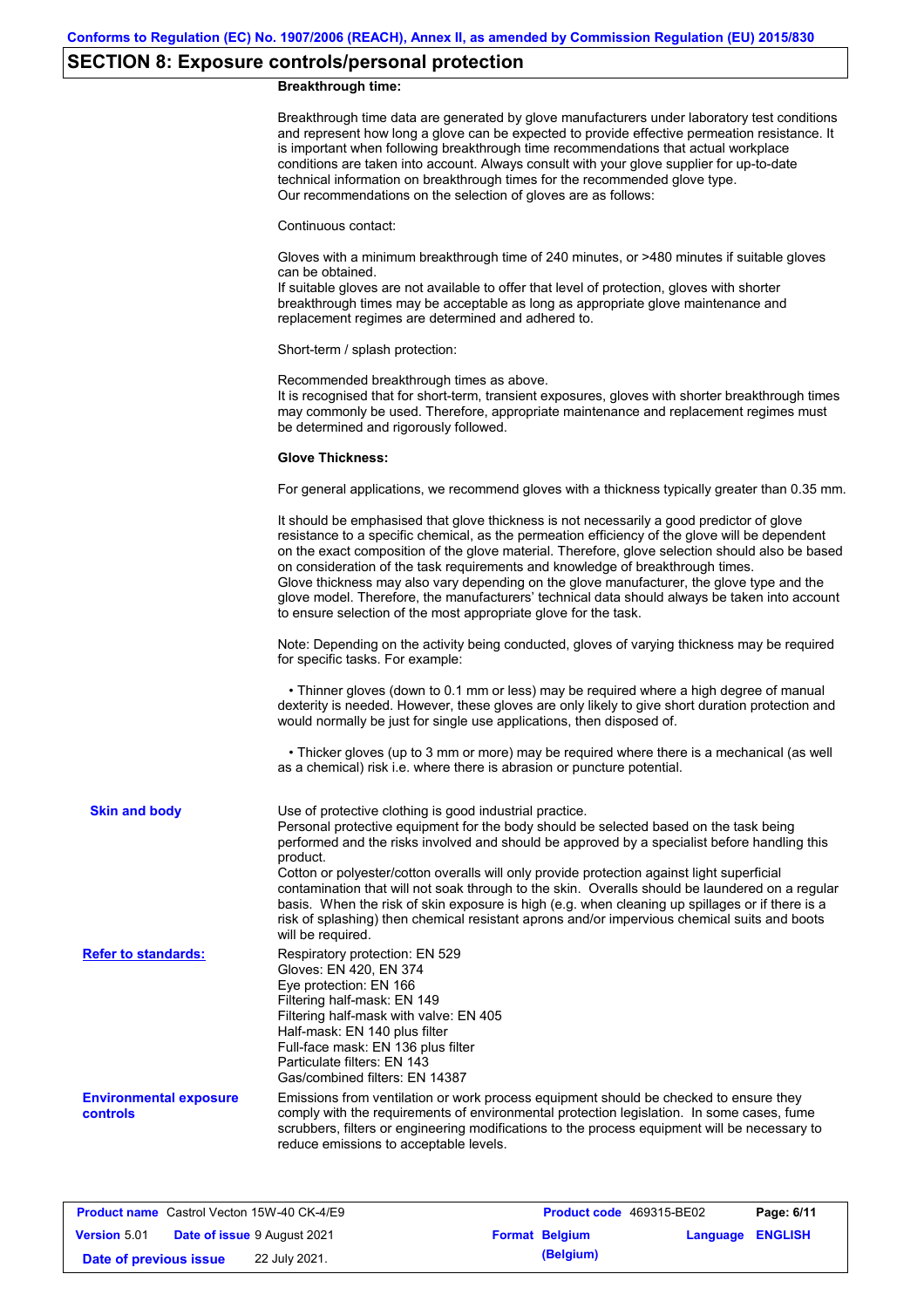## **SECTION 9: Physical and chemical properties**

**9.1 Information on basic physical and chemical properties**

| <b>Appearance</b>                                      |                                                                                                                                                                             |
|--------------------------------------------------------|-----------------------------------------------------------------------------------------------------------------------------------------------------------------------------|
| <b>Physical state</b>                                  | Liquid.                                                                                                                                                                     |
| <b>Colour</b>                                          | Amber. [Light]                                                                                                                                                              |
| <b>Odour</b>                                           | Not available. Not tested.                                                                                                                                                  |
| <b>Odour threshold</b>                                 | Not available. Not tested.                                                                                                                                                  |
| pH                                                     | Not applicable. Based on Solubility in Water (insoluble in water.).                                                                                                         |
| <b>Melting point/freezing point</b>                    | Not applicable. Based on Composition/information on ingredients.                                                                                                            |
| Initial boiling point and boiling<br>range             | Not available. Not tested.                                                                                                                                                  |
| <b>Pour point</b>                                      | $-36 °C$                                                                                                                                                                    |
| <b>Flash point</b>                                     | Closed cup: 205°C (401°F) [Pensky-Martens.]                                                                                                                                 |
| <b>Evaporation rate</b>                                | Not relevant/applicable due to nature of the product. Based on low volatility.                                                                                              |
| <b>Flammability (solid, gas)</b>                       | Not applicable. Based on physical state.                                                                                                                                    |
| <b>Upper/lower flammability or</b><br>explosive limits | Not available. Not tested.                                                                                                                                                  |
| <b>Vapour pressure</b>                                 | <0.01 kPa (<0.075 mm Hg) [20°C (68°F)]                                                                                                                                      |
| <b>Vapour density</b>                                  | $>1$ [Air = 1]                                                                                                                                                              |
| <b>Relative density</b>                                | $<$ 1                                                                                                                                                                       |
| <b>Density</b>                                         | $\leq$ 1000 kg/m <sup>3</sup> ( $\leq$ 1 g/cm <sup>3</sup> ) at 15 <sup>°</sup> C                                                                                           |
| <b>Solubility(ies)</b>                                 | insoluble in water.                                                                                                                                                         |
| <b>Partition coefficient: n-octanol/</b><br>water      | Not applicable. Substance is a hydrocarbon UVCB. Standard tests for this endpoint are<br>intended for single substances and are not appropriate for this complex substance. |
| <b>Auto-ignition temperature</b>                       | Not available. Not tested.                                                                                                                                                  |
| <b>Decomposition temperature</b>                       | Not observed to decompose by final boiling point                                                                                                                            |
| <b>Viscosity</b>                                       | Kinematic: 107.6 mm <sup>2</sup> /s (107.6 cSt) at $40^{\circ}$ C<br>Kinematic: 14.6 to 15.2 mm <sup>2</sup> /s (14.6 to 15.2 cSt) at 100°C                                 |
| <b>Explosive properties</b>                            | Not considered explosive based on structural and oxygen balance considerations.                                                                                             |
| <b>Oxidising properties</b>                            | Not considered oxidizing based on structural considerations.                                                                                                                |

#### **9.2 Other information**

No additional information.

# **SECTION 10: Stability and reactivity**

| <b>10.1 Reactivity</b>                            | No specific test data available for this product. Refer to Conditions to avoid and Incompatible<br>materials for additional information.                                |
|---------------------------------------------------|-------------------------------------------------------------------------------------------------------------------------------------------------------------------------|
| <b>10.2 Chemical stability</b>                    | The product is stable.                                                                                                                                                  |
| <b>10.3 Possibility of</b><br>hazardous reactions | Under normal conditions of storage and use, hazardous reactions will not occur.<br>Under normal conditions of storage and use, hazardous polymerisation will not occur. |
| <b>10.4 Conditions to avoid</b>                   | Avoid all possible sources of ignition (spark or flame).                                                                                                                |
| <b>10.5 Incompatible materials</b>                | Reactive or incompatible with the following materials: oxidising materials.                                                                                             |
| <b>10.6 Hazardous</b><br>decomposition products   | Under normal conditions of storage and use, hazardous decomposition products should not be<br>produced.                                                                 |

## **SECTION 11: Toxicological information**

**11.1 Information on toxicological effects Acute toxicity estimates**

| <b>Product name</b> Castrol Vecton 15W-40 CK-4/E9 |  | <b>Product code</b> 469315-BE02    |  | Page: 7/11            |                         |  |
|---------------------------------------------------|--|------------------------------------|--|-----------------------|-------------------------|--|
| <b>Version 5.01</b>                               |  | <b>Date of issue 9 August 2021</b> |  | <b>Format Belgium</b> | <b>Language ENGLISH</b> |  |
| Date of previous issue                            |  | 22 July 2021.                      |  | (Belgium)             |                         |  |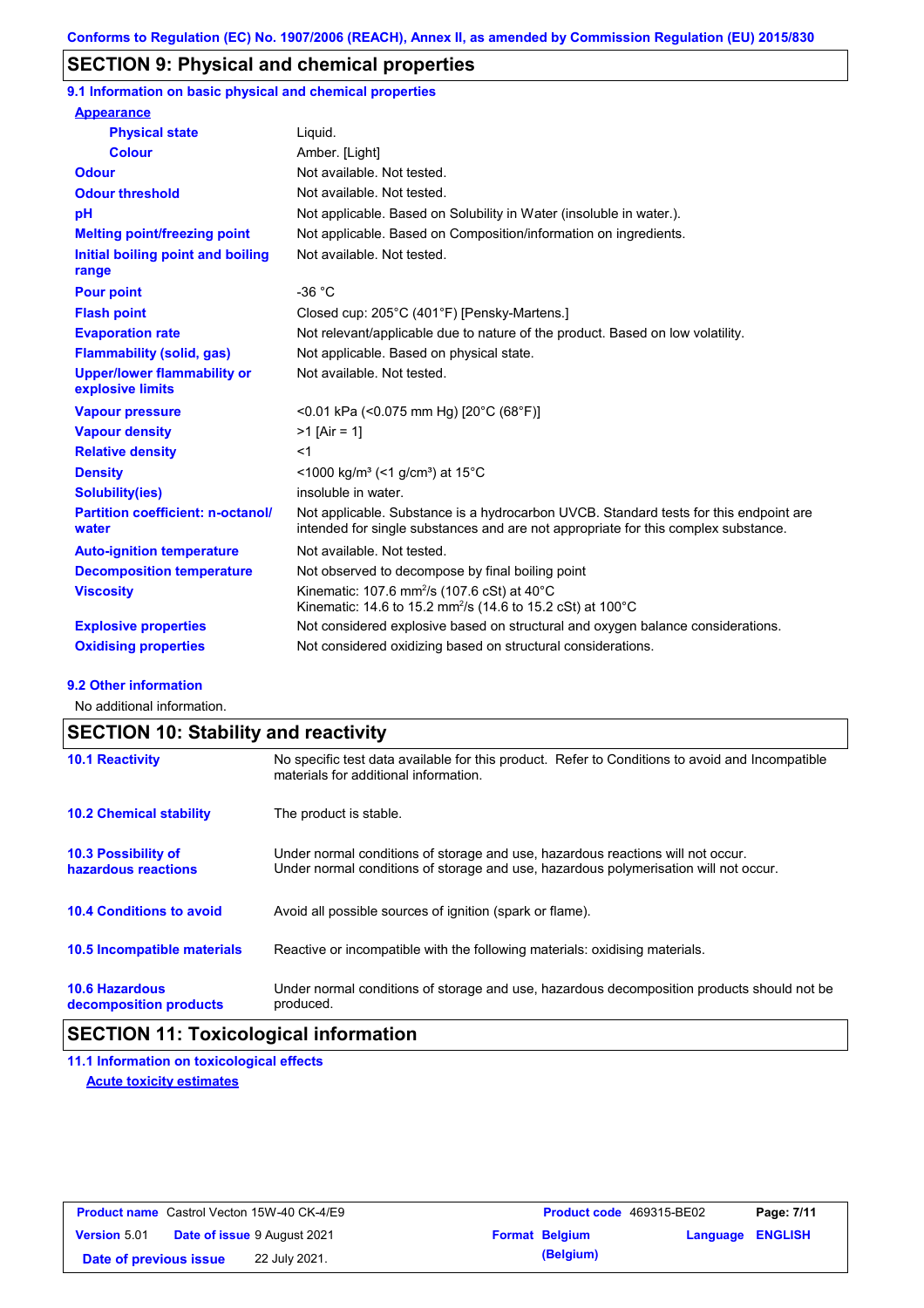# **Conforms to Regulation (EC) No. 1907/2006 (REACH), Annex II, as amended by Commission Regulation (EU) 2015/830**

# **SECTION 11: Toxicological information**

| <b>Product/ingredient name</b>                                                             |                                                                                                                                                                                                         | Oral (mg/<br>kg)                                                                           | <b>Dermal</b><br>(mg/kg) | <b>Inhalation</b><br>(gases)<br>(ppm) | <b>Inhalation</b><br>(vapours)<br>(mg/l) | <b>Inhalation</b><br>(dusts)<br>and mists)<br>(mg/l)                                                                                                                                          |
|--------------------------------------------------------------------------------------------|---------------------------------------------------------------------------------------------------------------------------------------------------------------------------------------------------------|--------------------------------------------------------------------------------------------|--------------------------|---------------------------------------|------------------------------------------|-----------------------------------------------------------------------------------------------------------------------------------------------------------------------------------------------|
| Phosphorodithioic acid, mixed O,O-bis(sec-Bu and<br>isooctyl) esters, zinc salts           |                                                                                                                                                                                                         | 2500                                                                                       | N/A                      | N/A                                   | N/A                                      | N/A                                                                                                                                                                                           |
| <b>Information on likely</b><br>routes of exposure                                         | Routes of entry anticipated: Dermal, Inhalation.                                                                                                                                                        |                                                                                            |                          |                                       |                                          |                                                                                                                                                                                               |
| <b>Potential acute health effects</b>                                                      |                                                                                                                                                                                                         |                                                                                            |                          |                                       |                                          |                                                                                                                                                                                               |
| <b>Inhalation</b>                                                                          | Vapour inhalation under ambient conditions is not normally a problem due to low vapour<br>pressure.                                                                                                     |                                                                                            |                          |                                       |                                          |                                                                                                                                                                                               |
| <b>Ingestion</b>                                                                           | No known significant effects or critical hazards.                                                                                                                                                       |                                                                                            |                          |                                       |                                          |                                                                                                                                                                                               |
| <b>Skin contact</b>                                                                        | Defatting to the skin. May cause skin dryness and irritation.                                                                                                                                           |                                                                                            |                          |                                       |                                          |                                                                                                                                                                                               |
| <b>Eye contact</b>                                                                         | Not classified as an eye irritant. Based on data available for this or related materials.                                                                                                               |                                                                                            |                          |                                       |                                          |                                                                                                                                                                                               |
| Symptoms related to the physical, chemical and toxicological characteristics               |                                                                                                                                                                                                         |                                                                                            |                          |                                       |                                          |                                                                                                                                                                                               |
| <b>Inhalation</b>                                                                          | No specific data.                                                                                                                                                                                       |                                                                                            |                          |                                       |                                          |                                                                                                                                                                                               |
| <b>Ingestion</b>                                                                           | No specific data.                                                                                                                                                                                       |                                                                                            |                          |                                       |                                          |                                                                                                                                                                                               |
| <b>Skin contact</b>                                                                        | Adverse symptoms may include the following:<br>irritation<br>dryness<br>cracking                                                                                                                        |                                                                                            |                          |                                       |                                          |                                                                                                                                                                                               |
| <b>Eye contact</b>                                                                         | No specific data.                                                                                                                                                                                       |                                                                                            |                          |                                       |                                          |                                                                                                                                                                                               |
| Delayed and immediate effects as well as chronic effects from short and long-term exposure |                                                                                                                                                                                                         |                                                                                            |                          |                                       |                                          |                                                                                                                                                                                               |
| <b>Inhalation</b>                                                                          | Overexposure to the inhalation of airborne droplets or aerosols may cause irritation of the<br>respiratory tract.                                                                                       |                                                                                            |                          |                                       |                                          |                                                                                                                                                                                               |
| <b>Ingestion</b>                                                                           |                                                                                                                                                                                                         | Ingestion of large quantities may cause nausea and diarrhoea.                              |                          |                                       |                                          |                                                                                                                                                                                               |
| <b>Skin contact</b>                                                                        |                                                                                                                                                                                                         | Prolonged or repeated contact can defat the skin and lead to irritation and/or dermatitis. |                          |                                       |                                          |                                                                                                                                                                                               |
| <b>Eye contact</b>                                                                         |                                                                                                                                                                                                         | Potential risk of transient stinging or redness if accidental eye contact occurs.          |                          |                                       |                                          |                                                                                                                                                                                               |
| <b>Potential chronic health effects</b>                                                    |                                                                                                                                                                                                         |                                                                                            |                          |                                       |                                          |                                                                                                                                                                                               |
| General                                                                                    | USED ENGINE OILS<br>engine oils during use. Used engine oil may contain hazardous components which have the<br>engine oil must therefore be avoided and a high standard of personal hygiene maintained. |                                                                                            |                          |                                       |                                          | Combustion products resulting from the operation of internal combustion engines contaminate<br>potential to cause skin cancer. Frequent or prolonged contact with all types and makes of used |
| <b>Carcinogenicity</b>                                                                     | No known significant effects or critical hazards.                                                                                                                                                       |                                                                                            |                          |                                       |                                          |                                                                                                                                                                                               |
| <b>Mutagenicity</b>                                                                        | No known significant effects or critical hazards.                                                                                                                                                       |                                                                                            |                          |                                       |                                          |                                                                                                                                                                                               |
| <b>Developmental effects</b>                                                               | No known significant effects or critical hazards.                                                                                                                                                       |                                                                                            |                          |                                       |                                          |                                                                                                                                                                                               |
| <b>Fertility effects</b>                                                                   | No known significant effects or critical hazards.                                                                                                                                                       |                                                                                            |                          |                                       |                                          |                                                                                                                                                                                               |

## **SECTION 12: Ecological information**

**12.1 Toxicity**

**Environmental hazards** Not classified as dangerous

### **12.2 Persistence and degradability**

Expected to be biodegradable.

### **12.3 Bioaccumulative potential**

This product is not expected to bioaccumulate through food chains in the environment.

| <b>12.4 Mobility in soil</b>                                         |                                                                      |
|----------------------------------------------------------------------|----------------------------------------------------------------------|
| <b>Soil/water partition</b><br><b>coefficient</b> (K <sub>oc</sub> ) | Not available.                                                       |
| <b>Mobility</b>                                                      | Spillages may penetrate the soil causing ground water contamination. |

### **12.5 Results of PBT and vPvB assessment**

Product does not meet the criteria for PBT or vPvB according to Regulation (EC) No. 1907/2006, Annex XIII.

### **12.6 Other adverse effects**

|                        | <b>Product name</b> Castrol Vecton 15W-40 CK-4/E9 | <b>Product code</b> 469315-BE02 |                         | Page: 8/11 |
|------------------------|---------------------------------------------------|---------------------------------|-------------------------|------------|
| <b>Version 5.01</b>    | <b>Date of issue 9 August 2021</b>                | <b>Format Belgium</b>           | <b>Language ENGLISH</b> |            |
| Date of previous issue | 22 July 2021.                                     | (Belgium)                       |                         |            |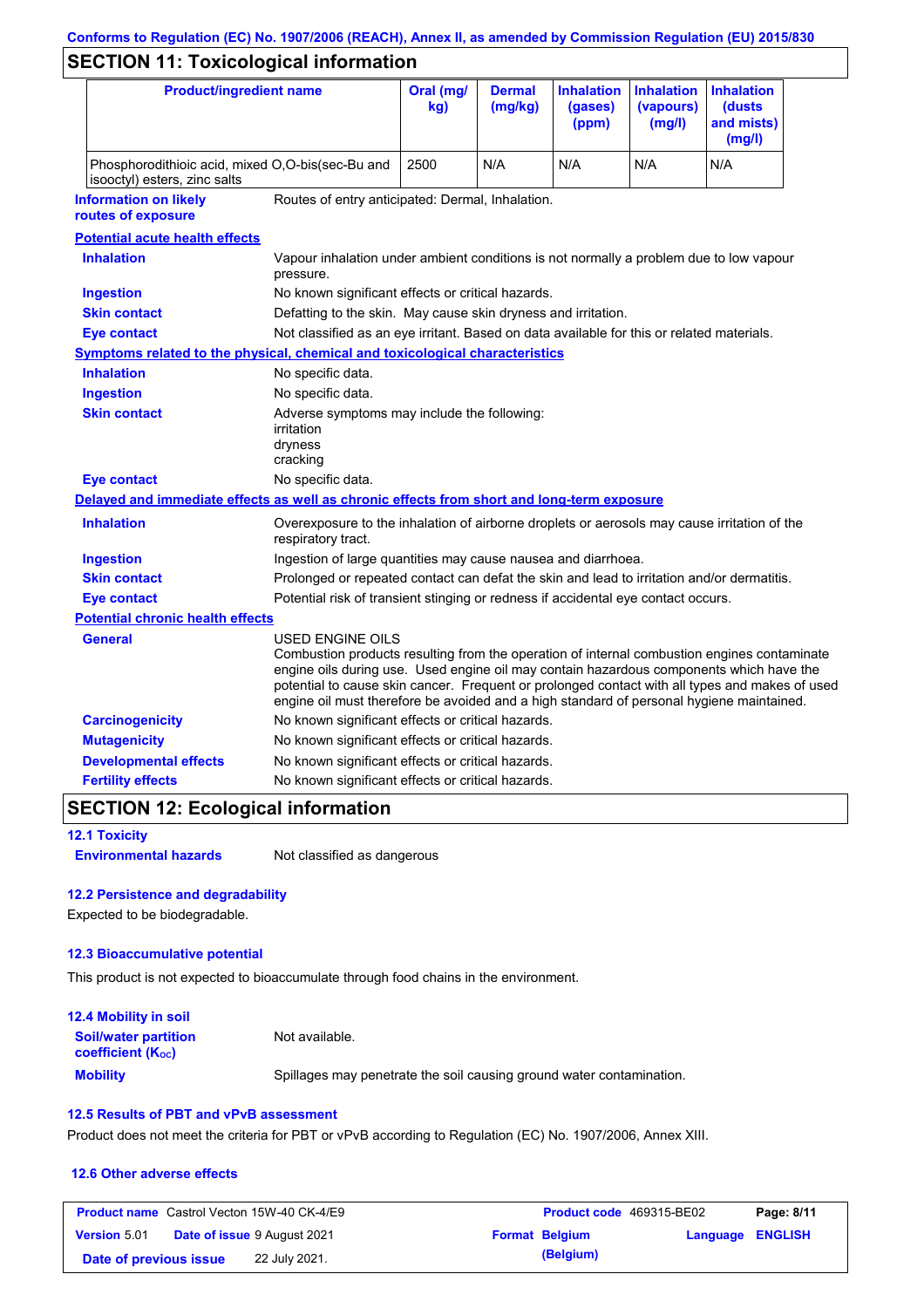## **SECTION 12: Ecological information**

**Other ecological information**

Spills may form a film on water surfaces causing physical damage to organisms. Oxygen transfer could also be impaired.

### **SECTION 13: Disposal considerations**

| <b>13.1 Waste treatment methods</b> |                                                                                                                                                                      |
|-------------------------------------|----------------------------------------------------------------------------------------------------------------------------------------------------------------------|
| <b>Product</b>                      |                                                                                                                                                                      |
| <b>Methods of disposal</b>          | Where possible, arrange for product to be recycled. Dispose of via an authorised person/<br>licensed waste disposal contractor in accordance with local regulations. |
| <b>Hazardous waste</b>              | Yes.                                                                                                                                                                 |

**European waste catalogue (EWC)**

| Waste code | <b>Waste designation</b>                |  |
|------------|-----------------------------------------|--|
| $130208*$  | other engine, gear and lubricating oils |  |

However, deviation from the intended use and/or the presence of any potential contaminants may require an alternative waste disposal code to be assigned by the end user.

| <b>Packaging</b>           |                                                                                                                                                                                                                                                                                                                                                                                                                                                                                                 |
|----------------------------|-------------------------------------------------------------------------------------------------------------------------------------------------------------------------------------------------------------------------------------------------------------------------------------------------------------------------------------------------------------------------------------------------------------------------------------------------------------------------------------------------|
| <b>Methods of disposal</b> | Where possible, arrange for product to be recycled. Dispose of via an authorised person/<br>licensed waste disposal contractor in accordance with local regulations.                                                                                                                                                                                                                                                                                                                            |
| <b>Special precautions</b> | This material and its container must be disposed of in a safe way. Care should be taken when<br>handling emptied containers that have not been cleaned or rinsed out. Empty containers or<br>liners may retain some product residues. Empty containers represent a fire hazard as they may<br>contain flammable product residues and vapour. Never weld, solder or braze empty containers.<br>Avoid dispersal of spilt material and runoff and contact with soil, waterways, drains and sewers. |
| <b>References</b>          | Commission 2014/955/EU<br>Directive 2008/98/EC                                                                                                                                                                                                                                                                                                                                                                                                                                                  |

## **SECTION 14: Transport information**

|                                           | <b>ADR/RID</b> | <b>ADN</b>     | <b>IMDG</b>    | <b>IATA</b>    |
|-------------------------------------------|----------------|----------------|----------------|----------------|
| 14.1 UN number                            | Not regulated. | Not regulated. | Not regulated. | Not regulated. |
| 14.2 UN proper<br>shipping name           |                |                | -              |                |
| <b>14.3 Transport</b><br>hazard class(es) |                |                | ۰              |                |
| 14.4 Packing<br>group                     |                |                | -              |                |
| 14.5<br><b>Environmental</b><br>hazards   | No.            | No.            | No.            | No.            |
| <b>Additional</b><br><b>information</b>   |                |                |                |                |

**14.6 Special precautions for user** Not available.

**14.7 Transport in bulk according to IMO instruments** Not available.

### **SECTION 15: Regulatory information**

**15.1 Safety, health and environmental regulations/legislation specific for the substance or mixture EU Regulation (EC) No. 1907/2006 (REACH) Annex XIV - List of substances subject to authorisation Substances of very high concern** None of the components are listed. None of the components are listed. **Annex XIV Product name** Castrol Vecton 15W-40 CK-4/E9 **Product Code 469315-BE02 Page: 9/11 Version** 5.01 **Date of issue** 9 August 2021 **Format Belgium Language ENGLISH Date of previous issue** 22 July 2021.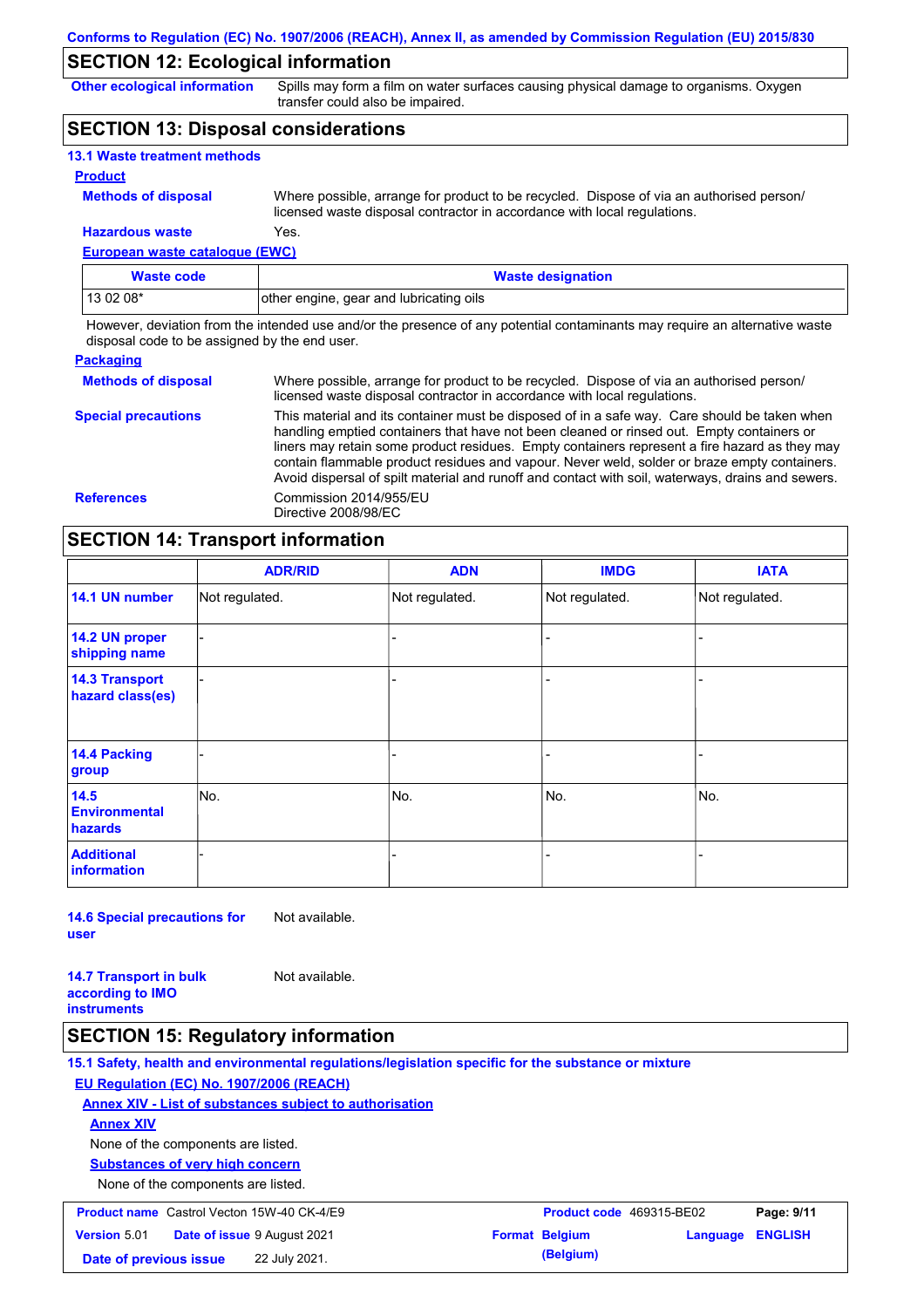# **SECTION 15: Regulatory information**

| EU Regulation (EC) No. 1907/2006 (REACH)                                                                                                                 |                                                                                                                                |
|----------------------------------------------------------------------------------------------------------------------------------------------------------|--------------------------------------------------------------------------------------------------------------------------------|
| <b>Annex XVII - Restrictions</b><br>on the manufacture.<br>placing on the market<br>and use of certain<br>dangerous substances,<br>mixtures and articles | Not applicable.                                                                                                                |
| <b>Other regulations</b>                                                                                                                                 |                                                                                                                                |
| <b>REACH Status</b>                                                                                                                                      | The company, as identified in Section 1, sells this product in the EU in compliance with the<br>current requirements of REACH. |
| <b>United States inventory</b><br>(TSCA 8b)                                                                                                              | At least one component is not listed.                                                                                          |
| <b>Australia inventory (AICS)</b>                                                                                                                        | At least one component is not listed.                                                                                          |
| <b>Canada inventory</b>                                                                                                                                  | At least one component is not listed.                                                                                          |
| <b>China inventory (IECSC)</b>                                                                                                                           | At least one component is not listed.                                                                                          |
| <b>Japan inventory (ENCS)</b>                                                                                                                            | At least one component is not listed.                                                                                          |
| <b>Korea inventory (KECI)</b>                                                                                                                            | All components are listed or exempted.                                                                                         |
| <b>Philippines inventory</b><br>(PICCS)                                                                                                                  | At least one component is not listed.                                                                                          |
| <b>Taiwan Chemical</b><br><b>Substances Inventory</b><br>(TCSI)                                                                                          | At least one component is not listed.                                                                                          |
| Ozone depleting substances (1005/2009/EU)                                                                                                                |                                                                                                                                |
| Not listed.                                                                                                                                              |                                                                                                                                |
| Prior Informed Consent (PIC) (649/2012/EU)<br>Not listed.                                                                                                |                                                                                                                                |
| <b>EU - Water framework directive - Priority substances</b>                                                                                              |                                                                                                                                |
| None of the components are listed.                                                                                                                       |                                                                                                                                |
| <b>Seveso Directive</b>                                                                                                                                  |                                                                                                                                |
| This product is not controlled under the Seveso Directive.                                                                                               |                                                                                                                                |

**15.2 Chemical safety assessment** A Chemical Safety Assessment has been carried out for one or more of the substances within this mixture. A Chemical Safety Assessment has not been carried out for the mixture itself.

# **SECTION 16: Other information**

| <b>Abbreviations and acronyms</b>                         | ADN = European Provisions concerning the International Carriage of Dangerous Goods by<br>Inland Waterway<br>ADR = The European Agreement concerning the International Carriage of Dangerous Goods by<br>Road<br>$ATE = Acute Toxicity Estimate$                                                                                                                                                                                                                                                                                                                                                                                                        |                              |          |                |  |                                                                                                                                                          |                                                                 |  |  |  |
|-----------------------------------------------------------|--------------------------------------------------------------------------------------------------------------------------------------------------------------------------------------------------------------------------------------------------------------------------------------------------------------------------------------------------------------------------------------------------------------------------------------------------------------------------------------------------------------------------------------------------------------------------------------------------------------------------------------------------------|------------------------------|----------|----------------|--|----------------------------------------------------------------------------------------------------------------------------------------------------------|-----------------------------------------------------------------|--|--|--|
|                                                           | <b>BCF</b> = Bioconcentration Factor                                                                                                                                                                                                                                                                                                                                                                                                                                                                                                                                                                                                                   |                              |          |                |  |                                                                                                                                                          |                                                                 |  |  |  |
|                                                           | CAS = Chemical Abstracts Service                                                                                                                                                                                                                                                                                                                                                                                                                                                                                                                                                                                                                       |                              |          |                |  |                                                                                                                                                          |                                                                 |  |  |  |
|                                                           | CLP = Classification, Labelling and Packaging Regulation [Regulation (EC) No. 1272/2008]                                                                                                                                                                                                                                                                                                                                                                                                                                                                                                                                                               |                              |          |                |  |                                                                                                                                                          |                                                                 |  |  |  |
|                                                           | CSA = Chemical Safety Assessment                                                                                                                                                                                                                                                                                                                                                                                                                                                                                                                                                                                                                       |                              |          |                |  |                                                                                                                                                          |                                                                 |  |  |  |
|                                                           |                                                                                                                                                                                                                                                                                                                                                                                                                                                                                                                                                                                                                                                        | CSR = Chemical Safety Report |          |                |  |                                                                                                                                                          |                                                                 |  |  |  |
|                                                           | DMEL = Derived Minimal Effect Level<br>DNEL = Derived No Effect Level<br>EINECS = European Inventory of Existing Commercial chemical Substances<br>ES = Exposure Scenario<br>EUH statement = CLP-specific Hazard statement<br>EWC = European Waste Catalogue<br>GHS = Globally Harmonized System of Classification and Labelling of Chemicals<br>IATA = International Air Transport Association<br>IBC = Intermediate Bulk Container<br><b>IMDG</b> = International Maritime Dangerous Goods<br>LogPow = logarithm of the octanol/water partition coefficient<br>MARPOL = International Convention for the Prevention of Pollution From Ships, 1973 as |                              |          |                |  |                                                                                                                                                          |                                                                 |  |  |  |
|                                                           |                                                                                                                                                                                                                                                                                                                                                                                                                                                                                                                                                                                                                                                        |                              |          |                |  |                                                                                                                                                          |                                                                 |  |  |  |
|                                                           |                                                                                                                                                                                                                                                                                                                                                                                                                                                                                                                                                                                                                                                        |                              |          |                |  |                                                                                                                                                          |                                                                 |  |  |  |
|                                                           |                                                                                                                                                                                                                                                                                                                                                                                                                                                                                                                                                                                                                                                        |                              |          |                |  |                                                                                                                                                          |                                                                 |  |  |  |
|                                                           |                                                                                                                                                                                                                                                                                                                                                                                                                                                                                                                                                                                                                                                        |                              |          |                |  |                                                                                                                                                          |                                                                 |  |  |  |
|                                                           |                                                                                                                                                                                                                                                                                                                                                                                                                                                                                                                                                                                                                                                        |                              |          |                |  |                                                                                                                                                          |                                                                 |  |  |  |
|                                                           |                                                                                                                                                                                                                                                                                                                                                                                                                                                                                                                                                                                                                                                        |                              |          |                |  |                                                                                                                                                          | modified by the Protocol of 1978. ("Marpol" = marine pollution) |  |  |  |
|                                                           |                                                                                                                                                                                                                                                                                                                                                                                                                                                                                                                                                                                                                                                        |                              |          |                |  | OECD = Organisation for Economic Co-operation and Development<br>PBT = Persistent, Bioaccumulative and Toxic<br>PNEC = Predicted No Effect Concentration |                                                                 |  |  |  |
|                                                           |                                                                                                                                                                                                                                                                                                                                                                                                                                                                                                                                                                                                                                                        |                              |          |                |  |                                                                                                                                                          |                                                                 |  |  |  |
|                                                           |                                                                                                                                                                                                                                                                                                                                                                                                                                                                                                                                                                                                                                                        |                              |          |                |  | REACH = Registration, Evaluation, Authorisation and Restriction of Chemicals Regulation                                                                  |                                                                 |  |  |  |
|                                                           |                                                                                                                                                                                                                                                                                                                                                                                                                                                                                                                                                                                                                                                        |                              |          |                |  |                                                                                                                                                          |                                                                 |  |  |  |
| <b>Product name</b> Castrol Vecton 15W-40 CK-4/E9         |                                                                                                                                                                                                                                                                                                                                                                                                                                                                                                                                                                                                                                                        | Product code 469315-BE02     |          | Page: 10/11    |  |                                                                                                                                                          |                                                                 |  |  |  |
| <b>Version 5.01</b><br><b>Date of issue 9 August 2021</b> |                                                                                                                                                                                                                                                                                                                                                                                                                                                                                                                                                                                                                                                        | <b>Format Belgium</b>        | Language | <b>ENGLISH</b> |  |                                                                                                                                                          |                                                                 |  |  |  |
| Date of previous issue                                    | 22 July 2021.                                                                                                                                                                                                                                                                                                                                                                                                                                                                                                                                                                                                                                          | (Belgium)                    |          |                |  |                                                                                                                                                          |                                                                 |  |  |  |